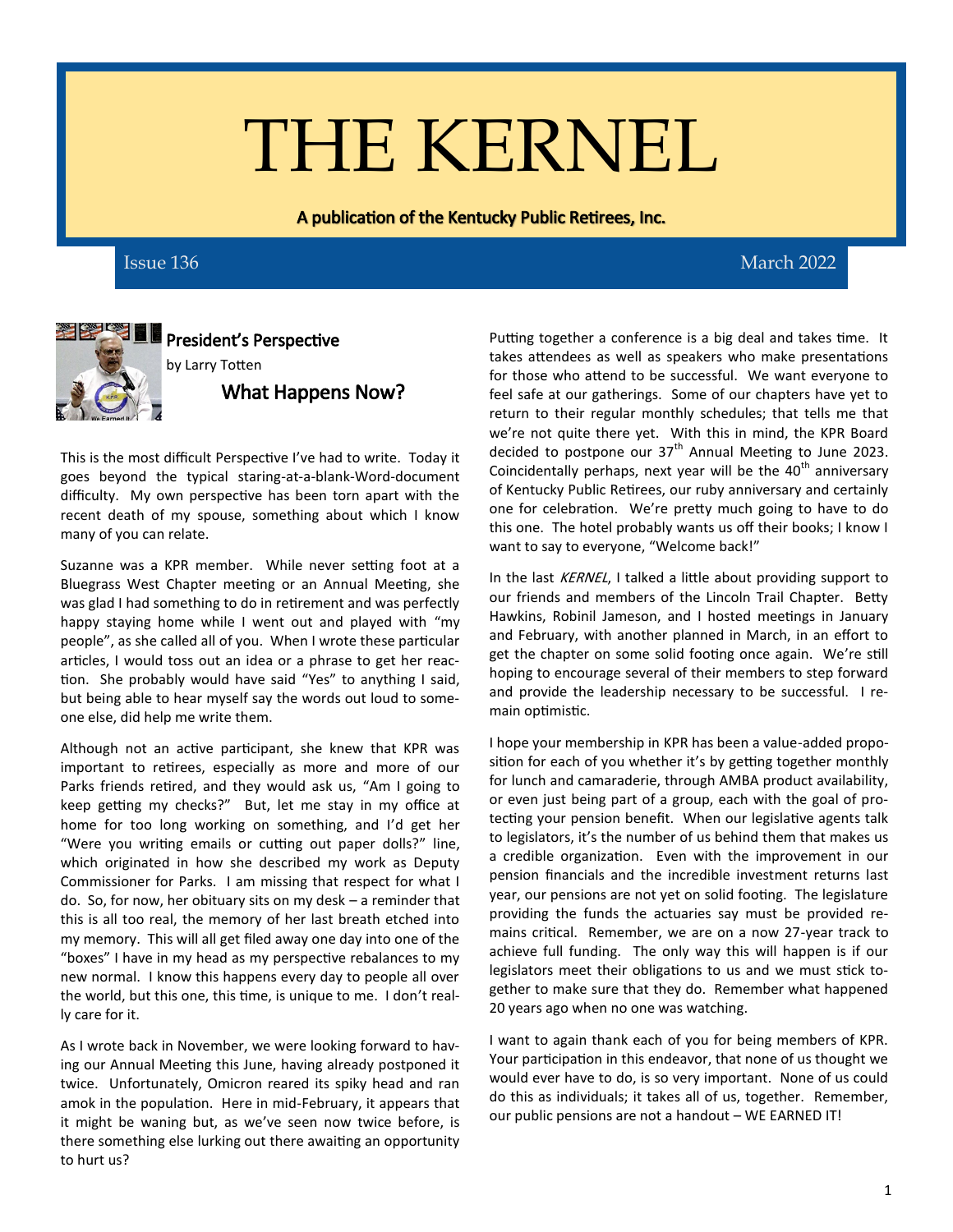### Kentucky Public Pensions Authority Update

by Larry Totten

 Committee and board meetings for KPPA/KRS/CERS continue to be conducted online with ZOOM for board members and Facebook streaming to the public. Members of the public can view these online meetings in an area set up at KPPA for this specific purpose as well as their home or office.

Investment returns thus far have not been as robust as they were last year. CIO Steven Herbert has described the markets this year as "choppy" as returns ended December in the 4 - 5 percent range. New online reporting of returns and manager fees should soon become available on the KPPA website.

One provision of note in HB 297 would allow for up to six staff members in the Investment Division to be exempt from the provisions of KRS 18A, including those pertaining to salary. The CIO and Deputy CIO are the only two non-classified employees currently at KPPA other than the Executive Director.

The operation of the three distinct boards (KRS, CERS, KPPA) and their committees has settled into a more-or-less routine, although some refinement remains necessary.

Bylaws were most recently changed to allow for a more flexible meeting schedule to be set in December of each year for the following year, changing from date-specific meetings. Cost allocation among KRS and CERS for KPPA administrative expenses remains a topic for discussion for the spring.

Much more formal training programs for all board trustees began late last year and are continuing. And KPPA continues to be involved in a number of lawsuits pertaining to investment activities several years ago. The two newly-elected KERS trustees for the KRS Board will be announced in mid-March with their four-year terms beginning on April 1, 2022.

It is presumed that the acquisition process for a new Medicare Advantage plan for 65+ retirees is going smoothly. (Information to the contrary was not presented at a recent Retiree Health Plan Committee meeting.) The bid process is being conducted by the Finance Cabinet, and we are likely not to hear anything until a successful bidder is announced in the spring.

#### Legislative Chair Update

#### by Larry Totten

The 2022 General Assembly will be in its final month when this newsletter reaches members. As this is being written in mid-February, there are no bills that have been introduced that would affect our pensions in a negative manner. In fact, there is one that would provide for a one-time 1.5 percent COLA for KERS retirees (HB 446) and another that would provide the same for state police (HB 348). Neither of these is likely to move in the legislative process as sentiment for handing out COLAs seems to be focused more with the active employees. Maybe there'll be a surprise.

There are eight other pension/KPPA related bills, including the annual "housekeeping" bill. There are two bills that would restore the personal pension exclusion back to \$41,110. There are two versions of the Executive Branch Budget, both of which have provisions that would inject dollars into the KERS pension trust. The one likely to pass would also do the same for SPRS. How these funding supplements survive the budget reconciliation process remains to be seen. A bill altering the schedule for conducting assumption changes also seems likely to become law. Rolling into March puts an end to the filing of new bills, so we'll be watching daily to see what else might be added to the mix before then.

There have been just a few legislative committee meetings at which David Eager, CEO of KPPA, testified thus far and, thankfully, these were positive in content. The Public Pension Oversight Board cancelled its January meeting, and the February meeting has not yet been held as this is written. It will likely cover at least a review of last year's investment returns for all three pension plans, which was the sole topic for the January meeting.



To keep up to date with current activities affecting our retirement, sign up for our email bulletins at kentuckypublicretirees.org.

Also, follow our Facebook page and webpage for information about issues of concern to all KPR members.

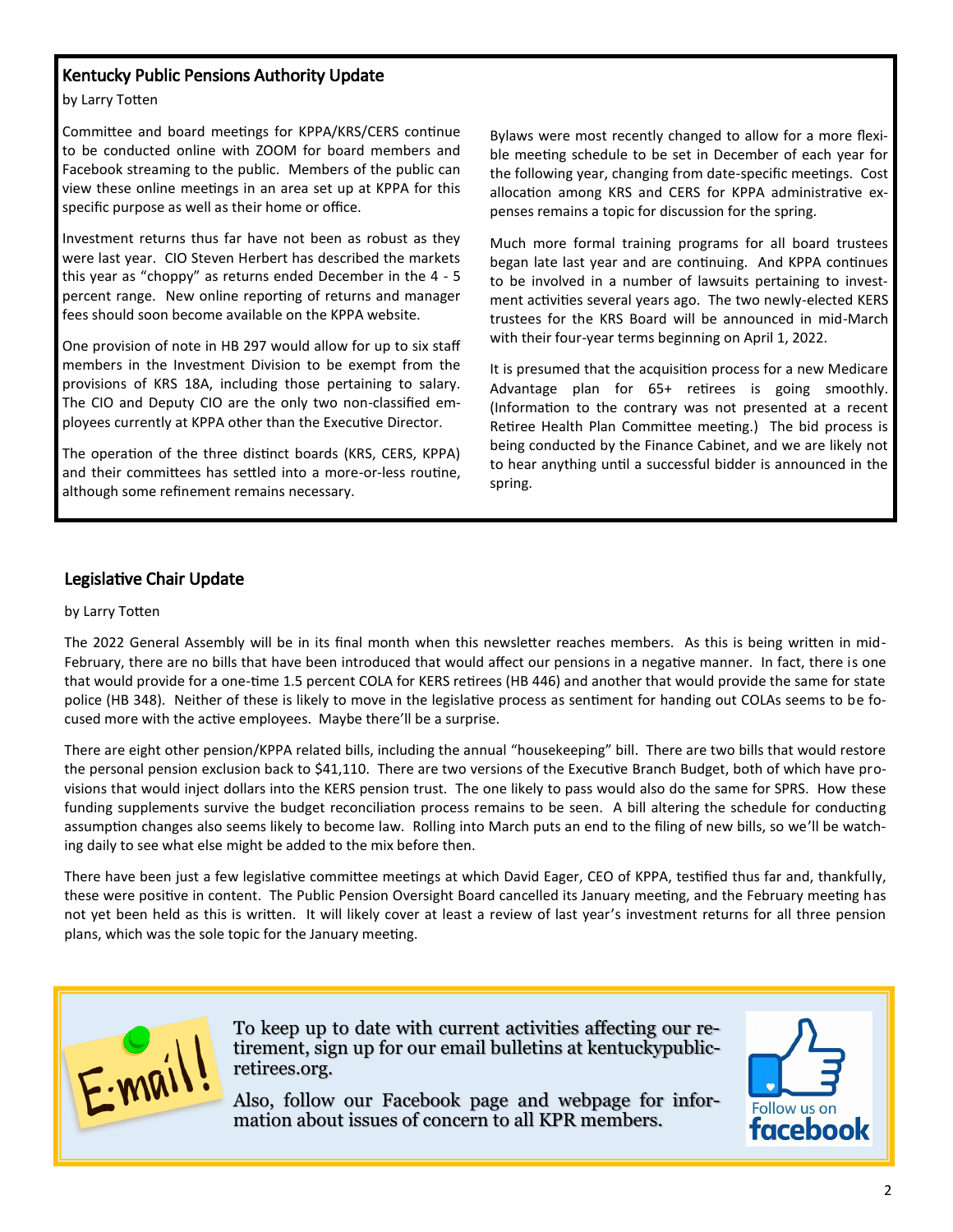## Membership Update

by Betty Hawkins

A very special thanks to all KPR members for "hanging in there." Our lifestyle has undergone some significant changes these past two years. We've learned to live without certain things which we thought were absolute necessities. We've been forced to alter what we thought was our normal and best way of living.

We are hopeful that the remainder of 2022 will be our refocusing year when all chapter meetings will resume in some fashion, be it virtual or in-person meetings. We will finally be able to hold and attend some special events, conduct routine monthly chapter meetings, and the "good ole days" will resume even though our less-than-perfect brains and bodies might not be equipped to meet the challenge!

As I write this article (February 14, 2022), I want to remind you that Martha's Membership Contest will end on May 31, 2022, which is three and one-half months away. Plans were under way to recognize our winners at the June 2022 Annual Meeting in Bowling Green. However, like many events, this had to be rescheduled. Many of our members have worked hard recruiting new members during the contest period and despite difficult circumstances have been successful. We will still be recognizing and awarding monetary prizes to the successful recruiters of new members: \$125 – first place; \$100 – second place; \$75 – third place; and \$50 – fourth place. There will also be three \$20 random drawings whereby members are eligible even though they have recruited only one new member. Please remember that spouses of KPR members are eligible for membership. You can recruit your spouse and be eligible for one of the random drawings.

We have recruited 230 new members during the contest period. Please check the graph to determine how your chapter is doing. As of this date, the winning number of new members recruited is eight. You still have time to participate, but the days remaining in the contest are winding down. Perhaps you can beat this number or get close enough to receive one of the other prizes.

New members may join online or mail their membership applications. Remember the recruiter's name must be listed as the referral source for credit to be received for recruiting the new member. New member applications may also be mailed to the KPR business office, P. O. Box 4082, Frankfort, KY 40604. Should you need assistance with the paperwork or have any questions, please call me at 502-321-0649 or email me at: [betty.hawkins49@gmail.com](mailto:betty.hawkins49@gmail.com) .



I am reminding and encouraging those members who have not already done so to pay their 2022 dues. Second notices will be sent soon. Those members who haven't paid their 2022 dues will be removed from the membership roll on May 31, 2022. There are various ways to submit dues payments: online via personal credit card, online annual dues subscription, which is automatically deducted each year, or by mailing a personal check to the KPR business office, P. O. Box 4082, Frankfort, KY 40604. Should you have a question regarding the status of your dues payment, please contact Administrative Manager Floyd Parrish at 502-437-9408, or send an email to: [kprmanager@gmail.com](mailto:kprmanager@gmail.com).

Why is it still important to be a KPR member when our legislators have been following the 30-year cycle funding plan enacted in 2018 for the last three years? We still have 27 years remaining for them to continually appropriate the required funds. Consequently, we need to remain vigilant and informed. KPR membership is your insurance policy to ensure this funding continues. Our statewide core group is important, and we provide updated information on a daily basis through our KPR Facebook page, periodic email bulletins to those subscribed members, and our quarterly newsletters. Even if you are unable to be an active participant due to personal circumstances, you still have someone working on your behalf. Our lobbyist is continually monitoring all legislative activities. At the present time, KPR leadership has four different representatives on the various boards which comprise the Kentucky Public Pensions Authority. We are there to represent you.

Fifteen dollars per year for membership dues is a very small amount to pay to belong to an organization which continually works to protect and ensure that you continue to receive these benefits. Membership numbers matter when we are seeking assistance from the General Assembly. Please send those dues payments in as soon as possible.